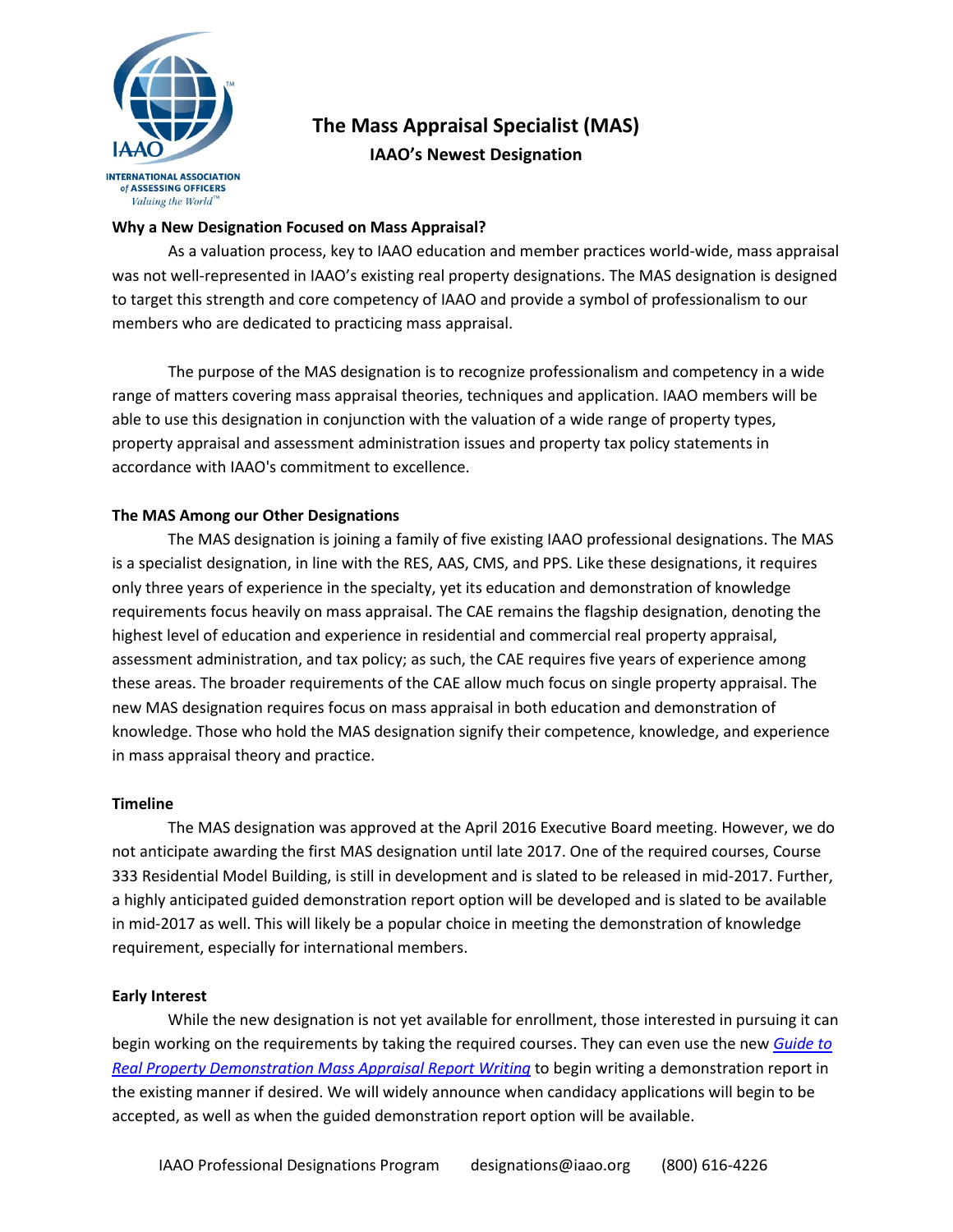# **Designation Requirements**

*For reference only. IAAO's Procedural Rules contain the most recent and binding requirements.*

# **Mass Appraisal Specialist (MAS)**

The purpose of the MAS designation is to recognize professionalism and competency in the discipline of mass appraisal of real property for tax purposes. IAAO members may use this designation in conjunction with the valuation of a wide range of real property types in accordance with IAAO's commitment to excellence.

To qualify for the MAS designation, the following general requirements must be applicable on the date of sitting for the comprehensive examination.

- (a) The candidate must be a member of IAAO member in good standing and a candidate in in the MAS program.
- (b) The candidate must have at least three (3) years of experience in mass appraisal of real property.
- (c) The candidate must have credit for the following seven (7) educational courses:
	- (1) **IAAO Course 101**: Fundamentals of Real Property Appraisal
	- (2) **IAAO Course 102**: Income Approach to Valuation
	- (3) **IAAO Course 300**: Fundamentals of Mass Appraisal
	- (4) **IAAO Course 331**: Mass Appraisal Practices and Procedures
	- (5) **IAAO Course 332**: Modeling Concepts

(6) **IAAO Course 333**: Residential Model Building

(7) **IAAO Workshop 171:** Standards of Professional Practices and Ethics or IAAO online Standards of Practice and Professional Ethics Supplement. (8) Residents of the United States are required to take either IAAO 151 or a Foundation-approved two-day USPAP course. Examination cannot be challenged. Residents outside the U.S. must provide proof of passage of a course covering the particular appraisal standards that govern appraisers within their jurisdiction in lieu of taking either IAAO 151 or a Foundation-approved two-day USPAP course. In the absence of a local standard, USPAP is required.

(d) Prior to sitting for any exam or submitting any report under this section, a candidate must be an IAAO member and a candidate in good standing in the MAS program. The candidate must have satisfactorily completed one of the following:

(1) A real property demonstration report using all three approaches to value on a universe of residential properties

(2) A real property demonstration report using all three approaches to value on a universe of commercial income producing properties

(3) A guided real property demonstration report using all three approaches to value on a universe of properties

- (e) The candidate must pass a four-hour MAS Comprehensive Examination. This examination can be given only after all other requirements have been met.
- (f) Upon successfully completing the MAS Comprehensive Examination, the candidate must submit an affidavit attesting to experience before the designation can be conferred.
- (g) The candidate must, prior to sitting for the MAS master examination, hold an associate's degree (or equivalent) or higher from an accredited college or university. In lieu of an associate's degree, candidates must be a high school graduate (or equivalent) and satisfy one of the following options: